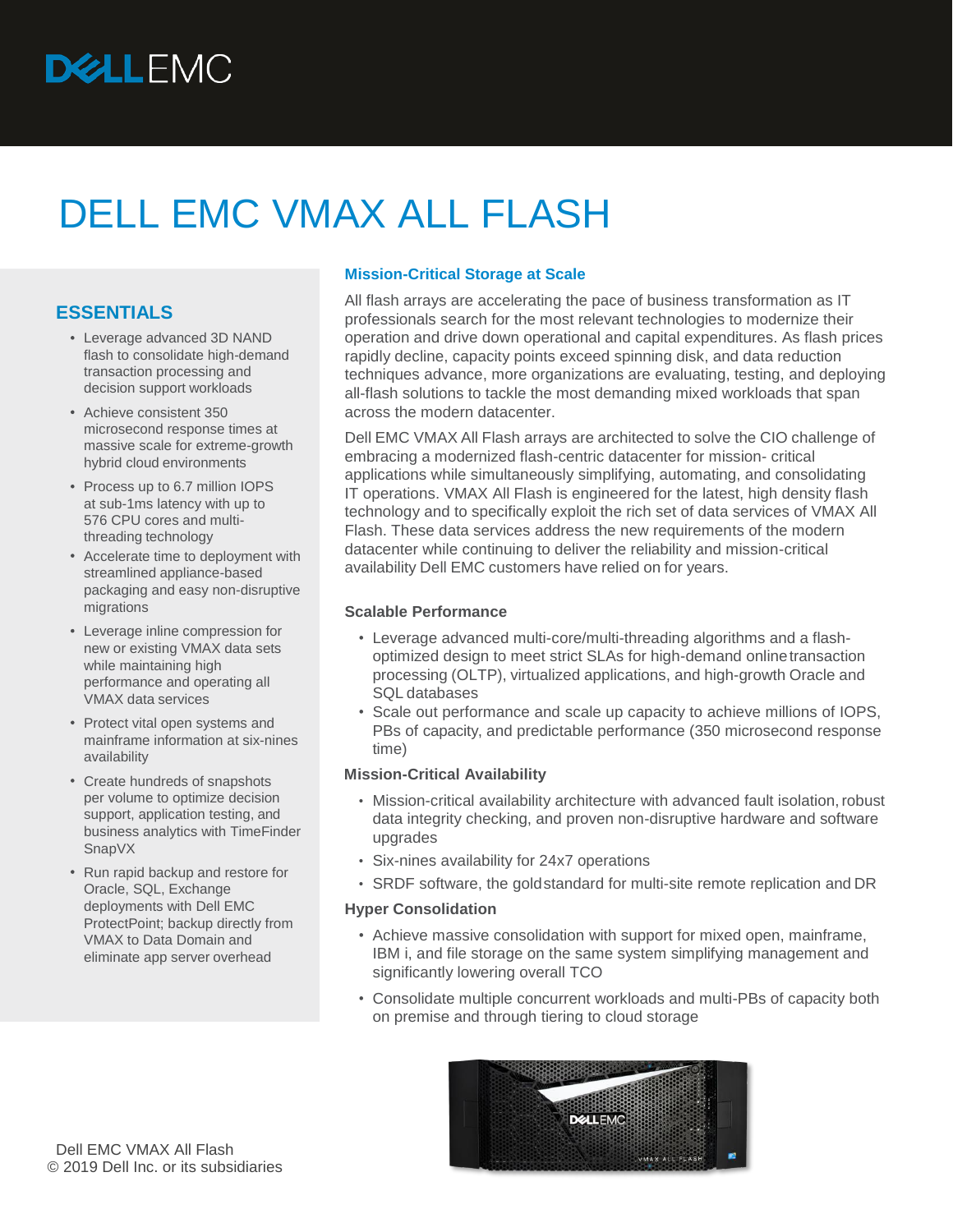## **Consolidation with Confidence**

As one of the most reliable platform for cloud scale consolidation, VMAX All Flash enables organizations to grow, easily share, and cost effectively manage massive amounts of block, file, open systems, and mainframe storage. VMAX All Flash is the leader in maintaining consistently high performance levels while running thousands of mixed workloads concurrently on a single VMAX All Flash array—you'll be able to deliver predictable and responsive service, even at massive scale.

#### **Purpose-Built for Extreme Performance**

For enterprises that require petabyte-level scale, the VMAX All Flash is purpose-built to easily manage high-demand, heavy-transaction workloads while storing petabytes of vital data. The VMAX All Flash hardware design features the turbo-charged Dynamic Virtual Matrix Architecture that enables extreme speed and consistent sub-millisecond response time.

The VMAX All Flash architecture can scale beyond the confines of a single system footprint to deliver scalable performance where needed. It enables hundreds of multi-core Intel CPUs to be pooled and allocated on-demand to meet the performance requirements for dynamic mixed workloads. This is achieved though powerful multi-threading and the industry's first dynamic, user controlled core allocation so no workload is starved of resources.

The core element of VMAX All Flash is the V-Brick. Each V-Brick has one engine, two DAEs, and usable capacity with fully redundant components. Flash Capacity Packs are used to scale up to 4 PB. The VMAX All Flash scales by aggregating up to eight V-Bricks as a single system with fully shared connectivity, processing, and capacity resources. Each V-Brick supports up to 72 CPU cores for blazing-fast performance scaling to a maximum of 576 cores per array.

#### **Flash-Optimized**

Engineered for 3D NAND flash, VMAX All Flash outperforms solutions that offer flash drives as add-ons to traditional arrays that are designed for 15K RPM disk drives. VMAX All Flash eliminates bottlenecks with FlashBoost technology to deliver the high performance and the low latency for readintense OLTP applications, while leveraging huge write caching to drive down response times on heavy write workloads and greatly reduce write amplification.

VMAX All Flash arrays leverage the latest electronics and flash technology to super-charge the most demanding dynamic environments. Each VMAX All Flash model offers advanced 3D NAND flash, Intel Xeon multi-core processors, InfiniBand 56 Gb/s interconnect technology, PCIe Gen 3 I/O, and native 6 or 12 Gb/s SAS drive infrastructure.

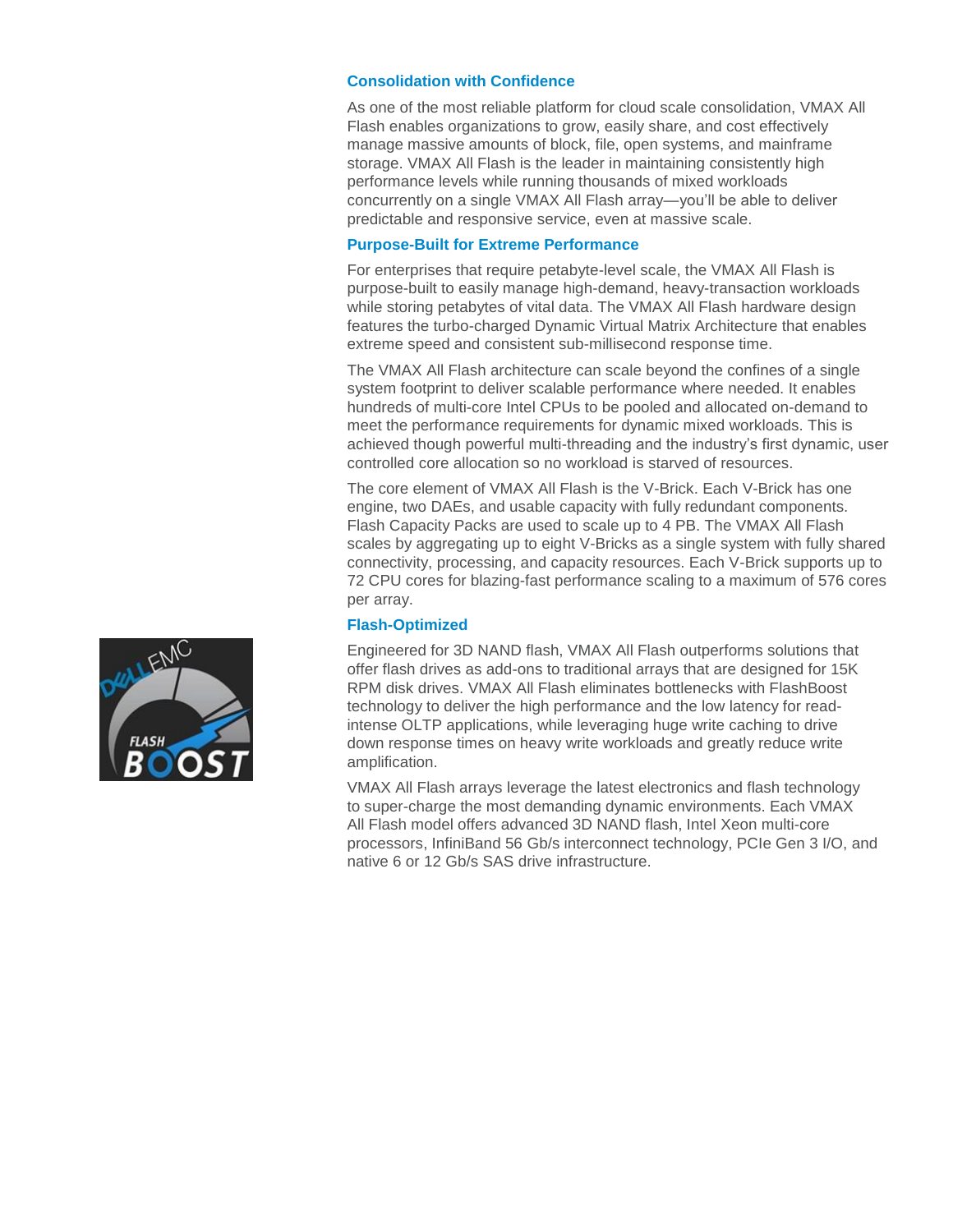#### **Inline Compression**

VMAX All Flash delivers a net 5:1 overall storage efficiency benefit for typical transactional workloads when inline compression is combined with snapshots and other HYPERMAX OS space saving capabilities. VMAX inline compression minimizes footprint while intelligently optimizing system resources to ensure the system is always delivering the right balance of performance and efficiency. VMAX All Flash inline compression is granular, performance optimized, and flexible.

- **• Granular:** VMAX All Flash compression operates at the Storage Group (application) level so customers can target those workloads that provide the most benefit. Compression can also be applied to existing data that was written prior to the availability of inlinecompression.
- **• Performance optimized:** VMAX All Flash is smart enough to make sure very active data is not compressed until it becomes less active. Thisallows the system to deliver maximum throughput leveraging cache and SSD technology, and ensures that system resources are always available when required.
- **• Flexible:** VMAX All Flash inline compression works with all data services including TimeFinder SnapVX, SRDF, embedded NAS, and encryption something other vendors cannot deliver.

Every VMAX All Flash array is shipped with compression hardware and can take advantage of this capability. And Dell EMC even provides a 5:1 storage efficiency guarantee with VMAX All Flasharrays.

#### **Unmatched Flexibility**

VMAX All Flash offers leading performance density and packaging designed to reduce costs and fit all of your datacenter needs. Each VMAX 950F array can store up to 480 high-density drives and deliver a complete VMAX All Flash engine on a single floor tile— that's an industry first of up to 1.7M IOPS in a single rack. And VMAX 250F supports up to 1 PB of effective capacity in just half a rack, delivering 2 times the performance and 2 times the capacity in half the rack space compared with previous models.

For maximum agility, VMAX All Flash racks can be separated by up to 25 meters to avoid columns and other obstacles in a datacenter without a need to ever reserve empty floor tiles for future array growth. And all VMAX All Flash arrays support industry standard 19-inch racks and optional third-party racking to conform to your datacenter infrastructure.



#### **Streamlined Software Packaging**

VMAX All Flash arrays are built for simplicity and ease of ordering with appliance-based packaging that combines both hardware and software elements. VMAX All Flash systems ship with the F software package. Customers can easily add the FX package to deploy the higher value data services listed below.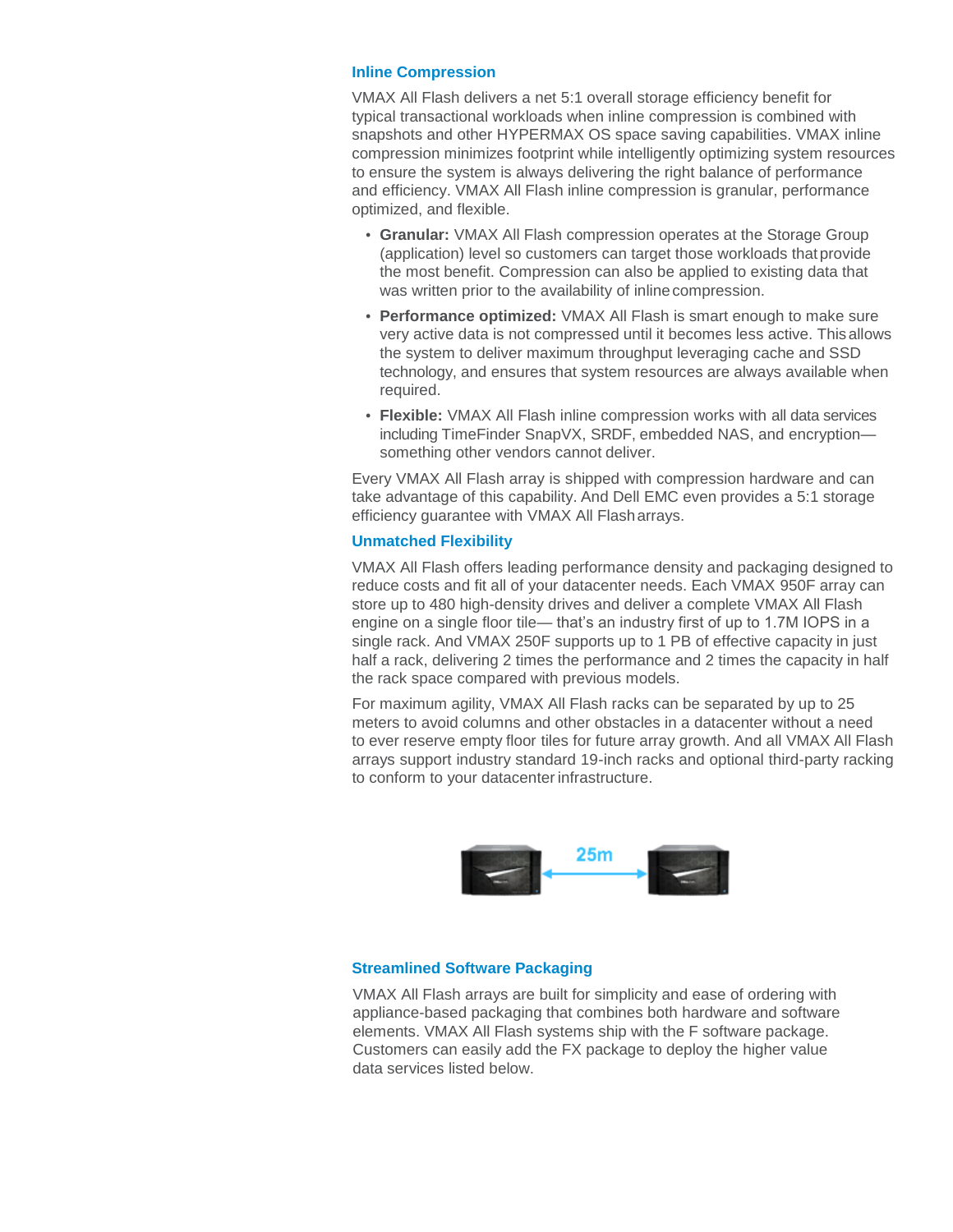

Note: Above software applies to open systems configurations.

#### **HYPERMAX OS and PowerMaxOS**

VMAX All Flash leverages the industry's first open storage and hypervisor converged operating system, HYPERMAX OS and offers the option to run PowerMaxOS for advanced service level management. Each O/S combines industry-leading high availability, I/O management, quality of service, data integrity validation, storage tiering, and data security with an open application platform.

HYPERMAX OS features the first real-time, non-disruptive storage hypervisor that manages and protects embedded services by extending high availability to services that traditionally would have run external to the array. It also provides direct access to hardware resources to maximize performance. The hypervisor can be non-disruptively upgraded and supports embedded management and embedded NAS.

#### **Scalable Management Across Arrays**

Dell EMC Unisphere for VMAX is an intuitive management interface that allows IT managers to maximize human productivity by dramatically reducing the time required to provision, manage, and monitor VMAX All Flash storage assets.

Unisphere delivers the simplification, flexibility, and automation that are key requirements to accelerate the transformation to the hybrid cloud. For customers who frequently build up and tear down storage configurations, Unisphere for VMAX makes reconfiguring the array even easier by reducing the number of steps required to delete and repurpose volumes.

Unisphere 360 software aggregates and monitors up to 200 VMAX arrays across a single datacenter. This solution is a great option for customers running multiple VMAX All Flash arrays with embedded management (eManagement) and who are looking for ways to facilitate better insights across their entire datacenter. Unisphere 360 provides storage administrators the ability to view site-level health reports for every VMAX or coordinate compliance to code levels and other infrastructure maintenance requirements. Customers can leverage the simplification of VMAX All Flash management, now at datacenter scale.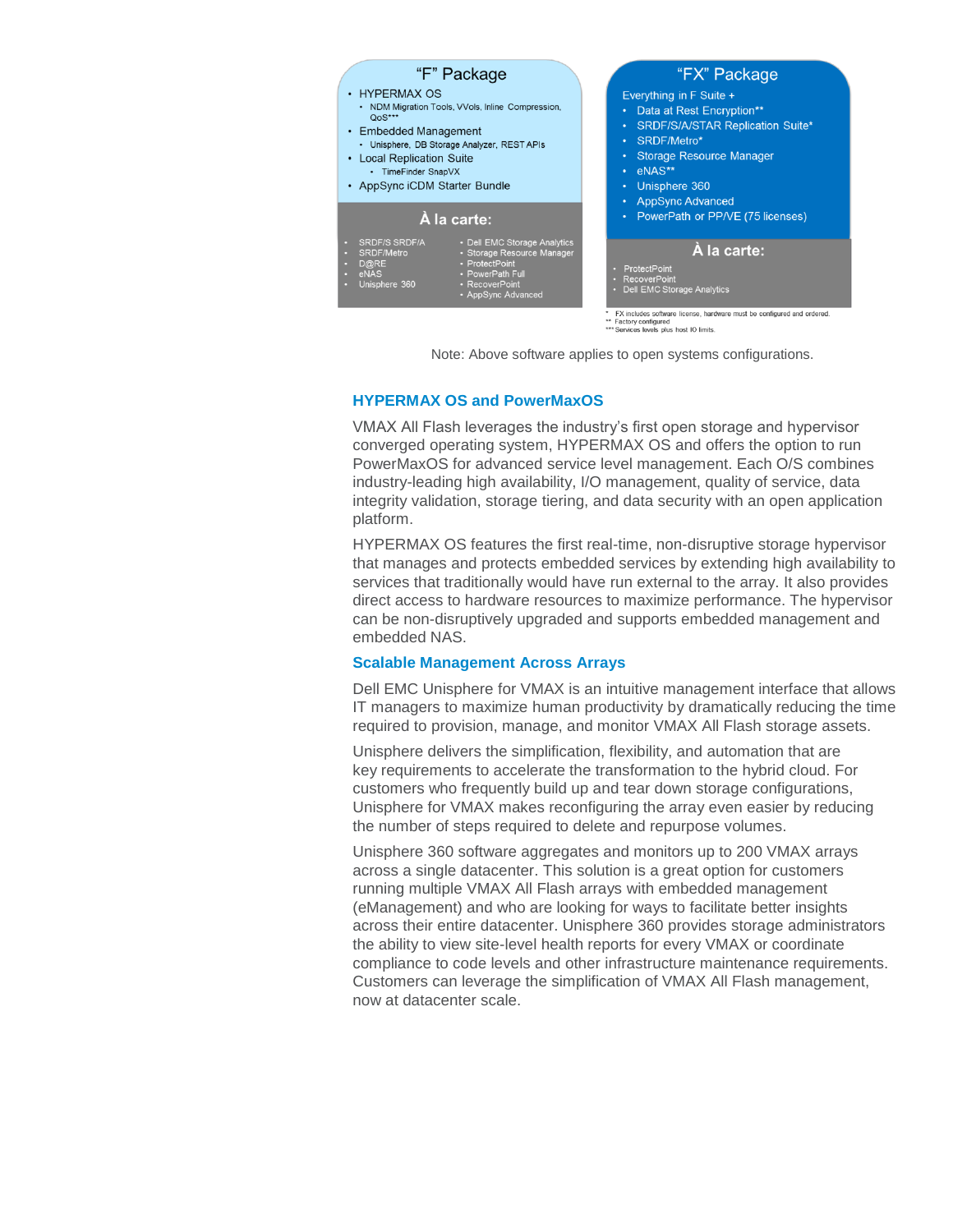#### **iCDM with TimeFinder SnapVX**

[Integrated copy data management \(iCDM\)](https://www.emc.com/corporate/glossary/integrated-copy-data-management.htm) provides exceptional customer value by enabling application-consistent, on-array copy orchestration. TimeFinder SnapVX software features zero-impact snaps, simple user-defined names, faster snapshot creation/expiration, cascading, compatibility with SRDF, and support for legacy VMAX replication capabilities like TimeFinder Clone, VP Snap, and Mirror (emulation mode). SnapVX reduces replication storage costs by up to 10 times with its space-efficient snapshot technology, meaning it is optimized for cloud scale and enables expansion of up to 16 million snaps per array. Customers can create up to 256 snapshots and establish up to 1024 target volumes per source device, providing read/ write access as space-efficient snapshots or full clones. And customers can leverage secure snaps to prevent accidental or malicious snapshot deletion.

Dell EMC AppSync is an advanced copy management software application that integrates seamlessly with VMAX All Flash arrays to enable iCDM. It offers a simple way to create and consume local and remote copies of VMAX All Flash. AppSync delivers application consistency with critical applications like Oracle and VMware, enabling operational recovery and copyrepurposing.

#### **Non-Disruptive Migration**

VMAX non-disruptive migration enables existing VMAX 1 and VMAX 2 customers to migrate workloads live to a new VMAX All Flash or PowerMax array without taking the applications offline. This capability is built into the latest features and simplifies the migration user experience by reducing the number of steps required to migrate data by 65 percent.

Customers can now perform non-disruptive migrations on their own or leverage Dell EMC's exceptional professional services for more complex migrations. VMAX non-disruptive migration software makes VMAX techrefresh incredibly compelling for customers moving to the VMAX All Flash or PowerMax modern datacenter. Customers migrating from VMAX 1 or 2 arrays can even maintain SRDF/S and SRDF/A replication on the existing VMAX while migrating to VMAX All Flash or PowerMax arrays.

#### **Data at Rest Encryption**

VMAX All Flash Data at Rest Encryption provides hardware-based, on-array encryption, protecting block and file storage from unauthorized access when drives or arrays are removed from the datacenter. This technology eliminates the need for drive erasure services and allows for rapid decommissioning and repurposing of arrays, while helping achieve regulatory compliance. Encryption offers intelligent key management that is easy to implement and maintain. Administrators can leverage automated embedded key management since there is no manual user intervention required to manage VMAX encryption keys or leverage external Key Management Interoperability Protocol (KMIP) Enterprise Key Managers (EKM), which allows IT security managers to implement a centralized platform for managing cryptographic keys and applications. All VMAX data services are compatible with data at rest encryption.

#### **Dynamic Host I/O Limits**

VMAX All Flash Host I/O Limits (Quality of Service controls for VMAX) support defining limits to enforce service levels and make application performance even more predictable. Users can set maximum IOPS and/or throughput limits on a per application basis. VMAX All Flash automatically balances the limits across directors and ports and supports two levels of cascaded limitsto simplify performance management in multi-application, multi-tenant, and cloud environments.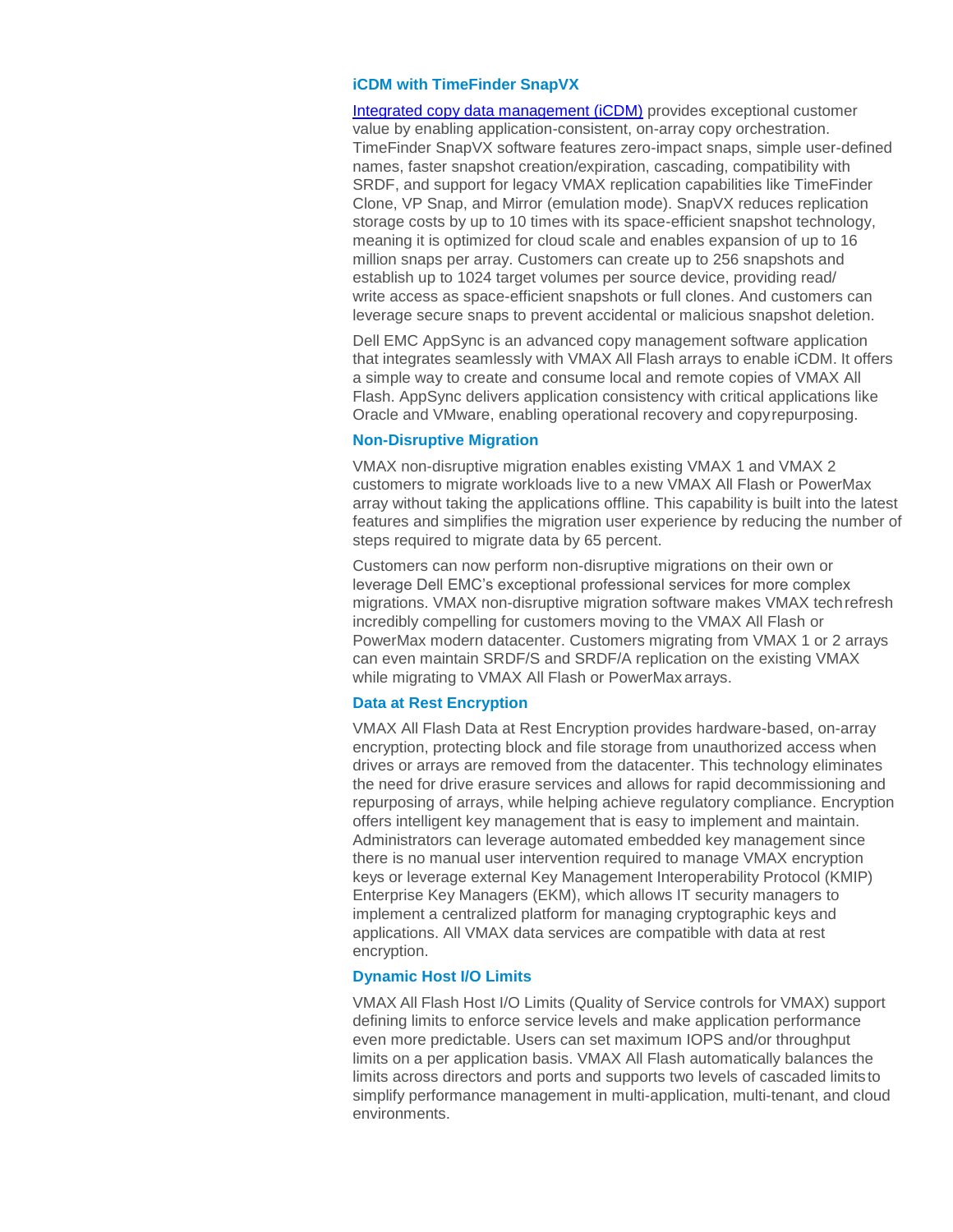## **Mission-Critical Availability**

VMAX All Flash reliability, availability, and serviceability (RAS) make it the ideal platform for open systems and mainframe environments requiring mission-critical availability. These arrays are architected to provide six-nines of availability in the most demanding, mission-critical environments. VMAX All Flash availability, redundancy, and security features are listed below.

## MISSION-CRITICAL AVAILABILITY WITH VMAX ALL FLASH

![](_page_5_Figure_3.jpeg)

- No single points of failure—all components are fully redundant to withstand any component failure
- Completely redundant and hot-pluggable field-replaceable units (FRUs)to ensure repair without taking the system offline
- RAID protection levels 5 and 6 to match different data protection requirements, with the RAID members distributed among power zones in disk array enclosures (DAEs) to assure high availability (HA) even if an entire power zone fails
- Mirrored cache, where the copies of cache entries are distributed to maximize availability
- Vault to flash [\(NVMe\)](https://www.emc.com/corporate/glossary/nvme.htm) with battery backup to allow for cache de-stage to flash and an orderly shutdown for data protection in the event of apower failure
- Active-active datacenter replication via SRDF/Metro with read/write access to both Site A and Site B ensures instant data access during a site failure
- Fully non-disruptive upgrades, including loading HYPERMAX Operating System software from small updates to major releases
- T10 DIF data coding, with extensions for protections against lost writes and SnapVX secure snaps to prevent accidental or malicious snapshot deletion
- Extensive fault detection and isolation, allowing early wear-outdetection and preventing the passing of bad data as good
- All flash cache data vault capable of surviving two key failures, ensuring that the system comes back even when something was broken before the vault and something else fails when returning from the power cycle
- Support for thermal excursions with graceful shutdown if, for example, a datacenter loses air conditioning
- Integrated data protection for Oracle, Microsoft SQL, Microsoft Exchange via Dell EMC ProtectPoint backup and rapid restore combines the gold standards in backup with industry leading SRDF replication technology